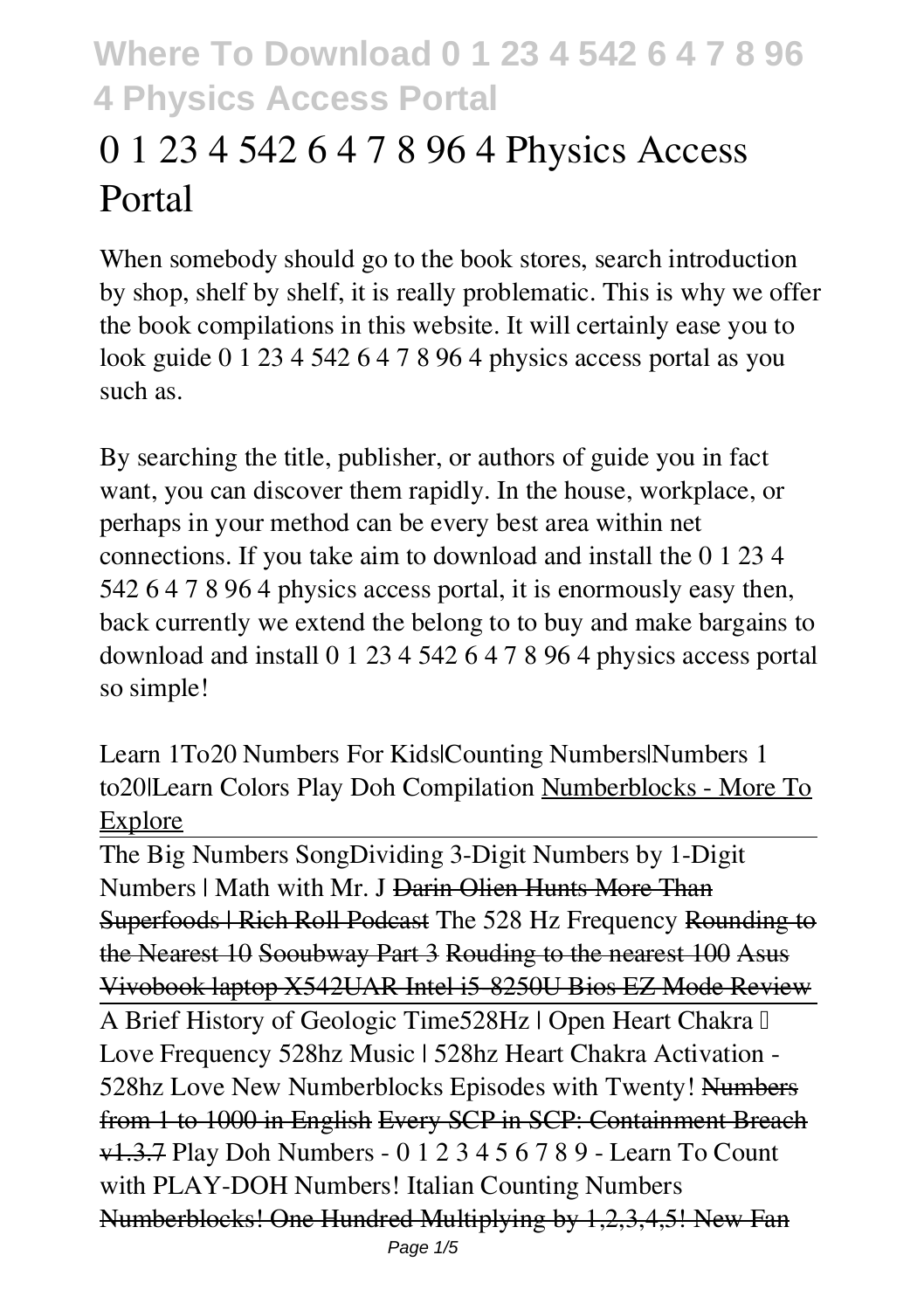Series! New Numberblocks 1, 2, 3, 4, 5, 6, 7, 8, 9 and 10 to 100 | Number blocks 100 count Fun House Toys PIGGY for LUNCH! FGTeeV Fam SEWERS Escape! (ROBLOX Book 2 Ch 5 Gameplay/Skit) *0 1 23 4 542*

Kerala and Maharashtra are still at the forefront in number of daily Covid cases in the country. India recorded 38,949 new COVID-19 cases, which took the infection tally to 3,10,26,829.

*Kerala accounts for 35% of Covid daily cases in country, records 38,949 fresh cases, 542 deaths* In the first quarter of 2021, the U.S. economy grew at an annualized rate of 6.4 percent ... will rise about 5.0 percent in 2021, as compared to 2.3 percent in 2019 and 1.7 percent in 2020.

*Fourth Stimulus Check: Is Another Relief Payment Coming?* Taiwan<sup>I</sup>s foreign exchange reserves last month rose to US\$542.98 ... weakened 1.59 percent, while the euro gained 1.72 percent, the yuan picked up 1.74 percent, the British pound rose 2.82 percent and ...

*Foreign exchange reserves rise to US\$542.98 billion* No 596/2014, transmitted by DGAP - a service of EQS Group AG. The issuer is solely responsible for the content of this announcement. Carl Zeiss Meditec AG (ISIN: DE0005313704) has achieved revenue of ...

*Carl Zeiss Meditec AG continues its growth after nine months 2020/21 and raises targets for fiscal year* Highlights: Senators II Kalfell 0-3 R; Hayden Fitterer 0-3 R; Casey Fischer 3-4 R; Kaden LaFrenz 2-4 2B, R, 2 RBI; Heidt 1-3 2B, 2 RBI; Ty Sanders 1-3. Metros II Tyson Ruziscka 4-5 2 3B ...

*Area Scores: June 23* Gold prices in India were set for fourth straight weekly gain on Page 2/5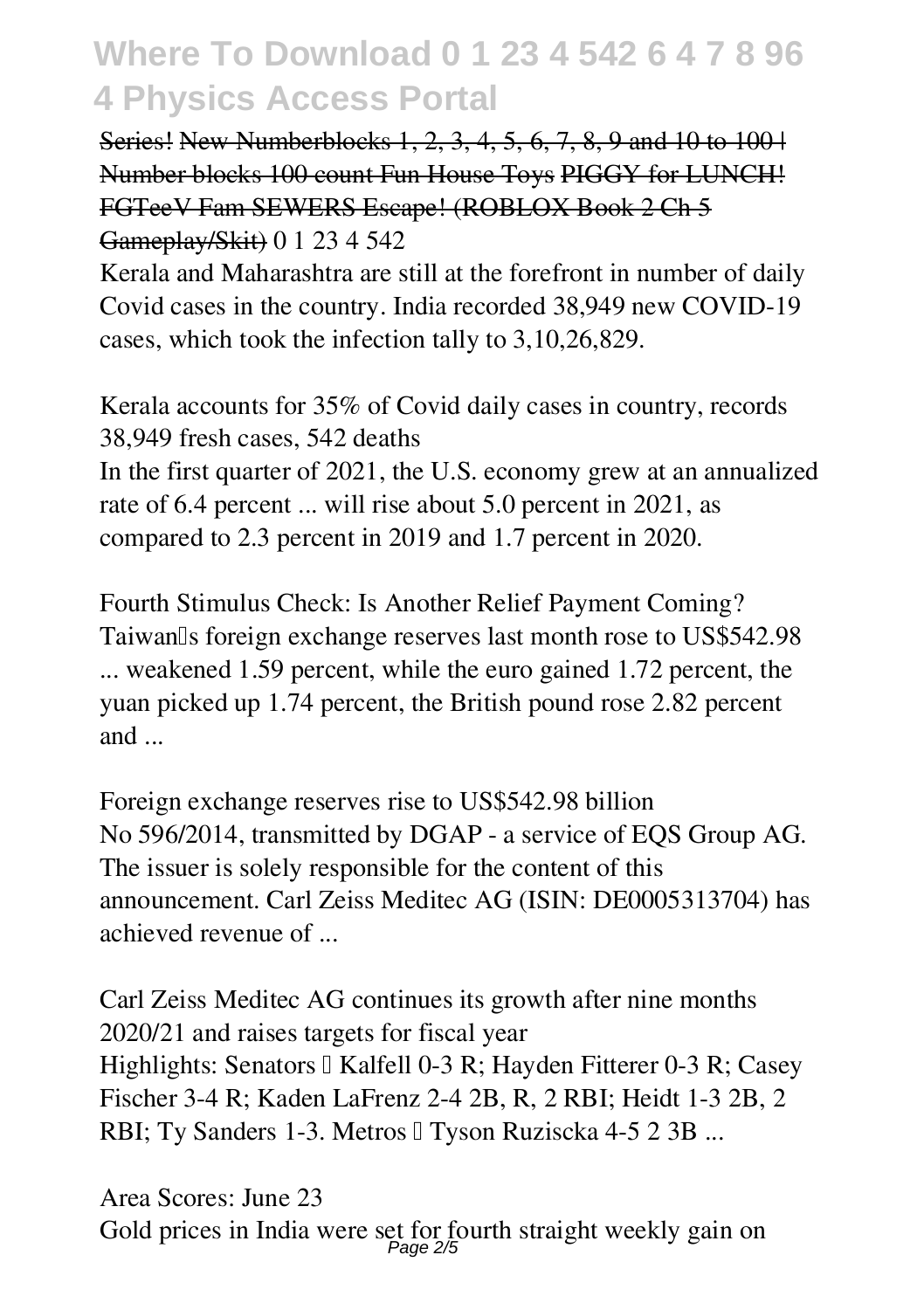Friday, mirroring the international trends. MCX gold has added nearly 4 per cent in the last four weeks. On Multi Commodity Exchange, ...

*Gold Price Today, 16 July 2021: MCX gold set for 4th straight weekly gain, jumps 4% in one month* Indian shares pulled back from record highs to close little changed on Friday as gains in metal and pharmaceutical stocks were offset by a profit-taking spree in the IT sector.

*Indian shares end flat, clock weekly 1.5% gain* Detailed earthquake information - overview map, magnitude, time, depth, source, shake map, list of reports. File an "I felt it" report if you felt the quake! Features interactive map, read user ...

*Moderate mag. 4.0 earthquake - 8.9 km east of Ergani, Diyarbakır, Turkey, on 16 Jul 11:44 am (GMT +3)*

NEW HANOVER I Four people, including both candidates who ran for the seat and a former police sergeant with whom one of the candidates clashed, have applied to fill the vacancy on the board of ...

*4 apply to fill vacancy on New Hanover Board of Supervisors* Tradeweb Markets Inc. (Nasdaq: TW), a leading, global operator of electronic marketplaces for rates, credit, equities and money markets, today reported total trading volume for June 2021 of \$23.1 ...

*Tradeweb Reports Volume of \$23.1 Trillion in June and \$62.0 Trillion in Second Quarter*

Oklahoma State's Cade Cunningham remains the favorite at No. 1, but behind him are Gonzaga's Jalen Suggs and the G-League's Jalen Green.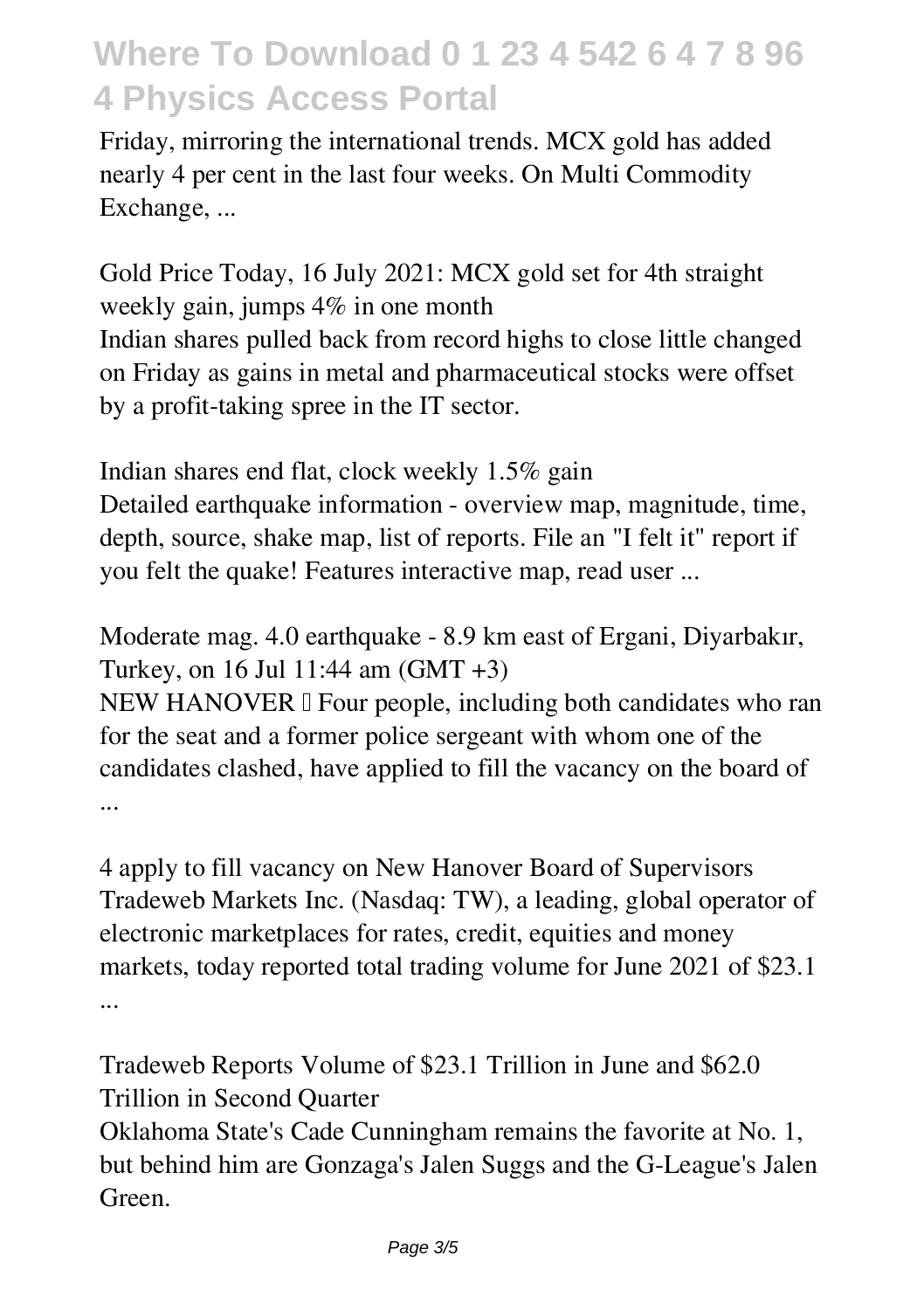*NBA mock draft 4.0: Jalen Suggs, Jalen Green are right behind Cade Cunningham as top picks*

414 with 35 RBI and 23 runs plus a pitching record of 7-1 with a 1.31 ERA with 55 strikeouts ... Jakob Smith and Wahama freshman Bryce Zuspan (4-0, 2.471 ERA); the second team catchers are ...

*Prep baseball: Three area players on Class A all-state first team* The initial public offer (IPO) of Shyam Metalics and Energy was subscribed 1.23 times on the first day of ... bid for 3,375 equity shares against 59.4 lakh equity shares of their reserved portion.

*Shyam Metalics IPO subscribed 1.23 times; Sona Comstar 11%* Turner 4-8 0-0 8, Griner 8-12 6-6 22, Diggins-Smith 6-13 2-3 16, Taurasi 6-11 9-9 25, M.Walker 0-1 0-2 0, Vaughn 1-5 2-2 4, Cunningham 0-2 0-0 0, Peddy 0-1 0-0 0. Totals 28-62 23-26 88.

*Phoenix 88, Los Angeles 79*

These are the top 10 performers with times, distances and heights for North Jersey boys performers for the 2021 spring season. Athletes had to have competed for their school to be ranked but ...

*Boys track and field: Final 2021 performance list* Check out North Dakota 4-H ... June 23-25 -- Kids Cooking Camp registration required. June 18 -- Morton County Fair Board, 7 p.m., New Salem. June 24 -- Navigating Drought webinar, 1 p.m ...

*NDSU Extension: North Dakota 4-H Camp opportunities* Norwalk  $(23-2)$  won the first game 4-0 behind Evan Borst $\mathbb{I}_s$  six innings of shutout ball and Vinnie Maurolls two doubles and three RBI. Game two saw Mauro get the win on the mound, 2-1 ...

*No. 6 Norwalk baseball team sweeps No. 4 Grinnell* singled on a 1-0 count, scoring the go-ahead run. The pitching was strong on both sides. Post 4 pitchers struck out 10, while Dalzell Page 4/5